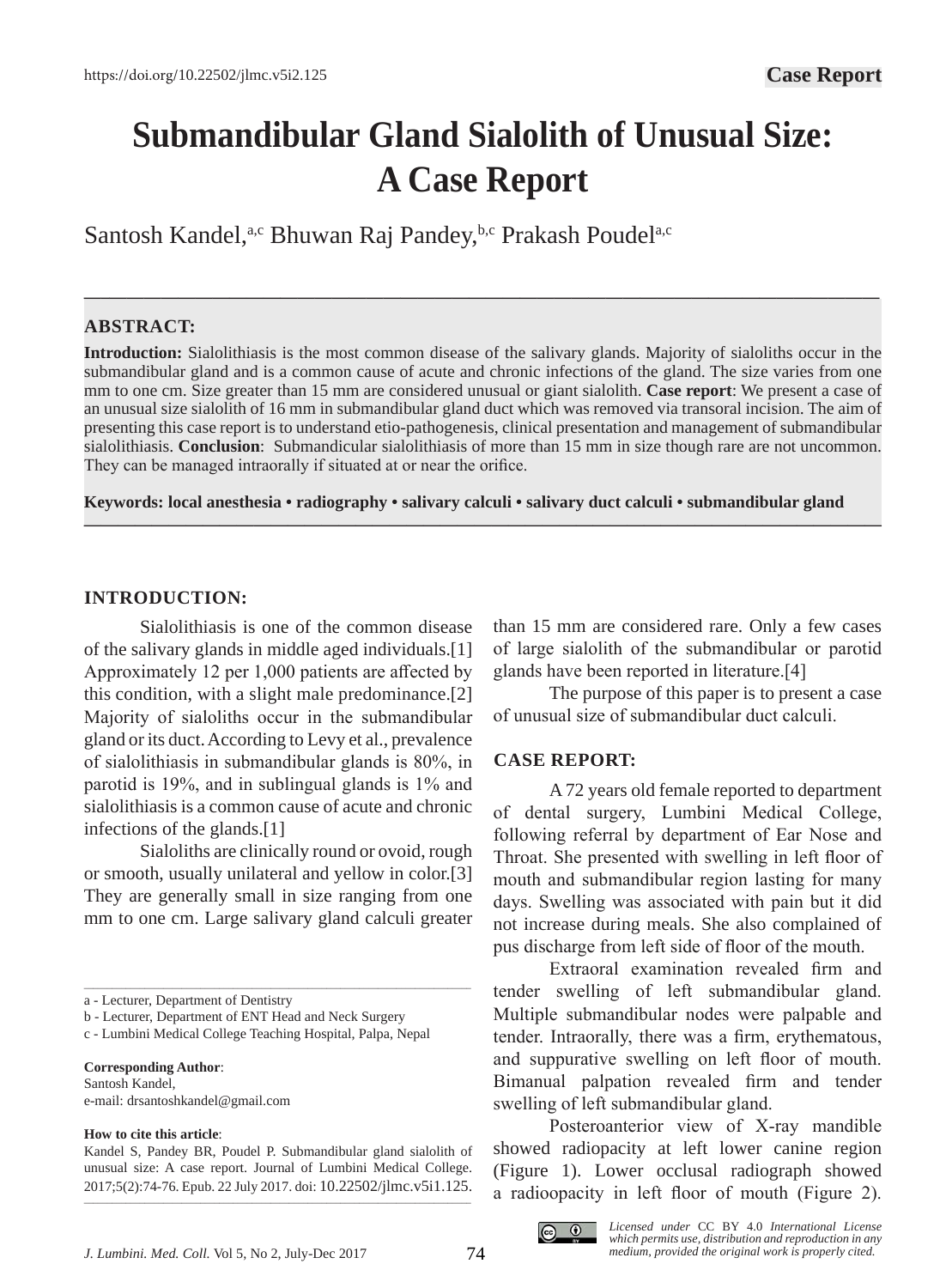

*Fig* 1*: X-ray mandible (PA view) showing radioopacity at left lower canaine region*



*Fig* 2*: Occlusal X-ray showing radio-opacity in left floor of mouth*

Ultrasonography revealed a solid mass with distal acoustic shadow measuring 16 mm along its greatest length located near the orifice of Wharton duct.

On basis of history, clinical, and radiological examination a diagnosis of left submandibular sialadenitis due to sialolith was made.

Routine blood investigations including total and differential counts, plasma glucose level and HIV and hepatitis B and C status were carried out. They were normal or non-reactive. The calculus was removed by transoral approach with sharp dissection under local anesthesia (2% lignocaine with 1:100,000 adrenaline). Cut opened duct was marsupilized with the mucosa of floor of mouth. The stone measured 16 mm along its greatest length (Figure 3). The postoperative period was uneventful. The patient was advised analgesics, antibiotics, and warm saline mouth rinses.

Patient was reviewed at one month. She was asymptomatic and had no complains. The submandibular gland was no longer palpable and



*Fig* 3*: Picture showing size of the calculus removed from left submandibular duct.*

clear saliva could be expressed from the duct on massage of the gland.

## **DISCUSSION:**

Sialoliths are the most widespread illnesses of the salivary glands. Salivary calculi can vary in size, shape, texture, and consistency; they may be solitary or multiple. One of the main inflammatory disorders of the major salivary glands is obstructive sialadenitis with or without sialolithiasis.

Salivary calculi are commonly found in submandibular gland or its duct. Submandibular sialolithiasis occurs as a result of a hampered flow due to inflammatory stenosis of Wharton duct. Some of the anatomical factors associated with the formation of sialoliths in the submandibular gland are:[1,5]

- 1. Wharton duct is the longest and tortuous among the salivary gland ducts
- 2. Path of the duct ascends against gravity and the main portion of the duct is wider than the orifice
- 3. Saliva of submandibular gland is alkaline and rich in mucin, and favors initiation of formation of sialolith.

Sialolith develop from calcified concrements, when minerals form around organic matrix in salivary ducts or gland. There are many theories put forwarded to explain sialolith, such as calcification around foreign bodies, desquamated epithelial cells, and presence of microorganisms in the duct. Alkaline pH, mucin content of saliva, and high calcium concentration in submandibular gland can describe the pathogenesis of sialolith formation.[6]

Mean size of sialolith is reported as six to nine mm and they infrequently measure more than 1.5 cm.[3,4,7] On basis of review of the literature,